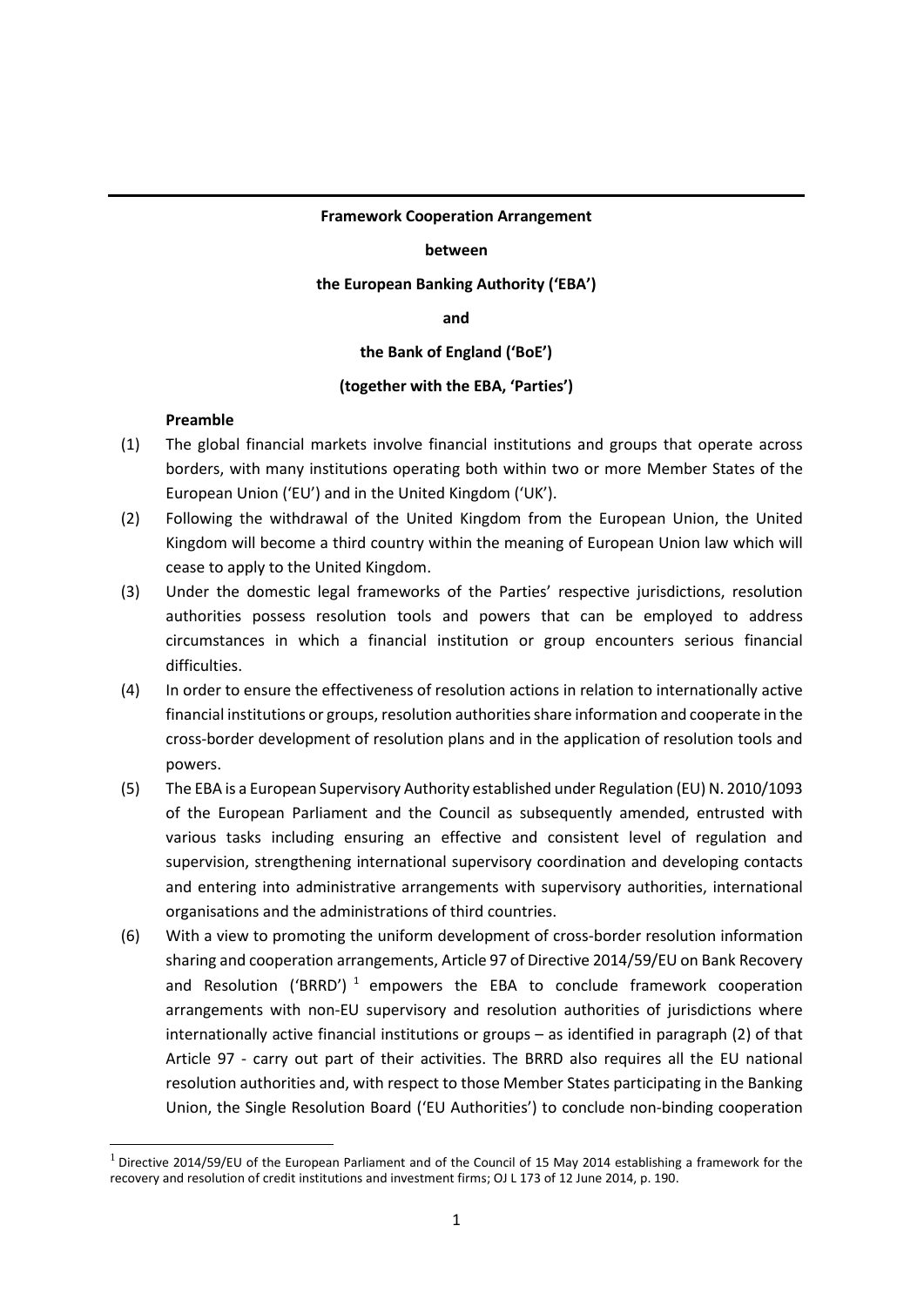arrangements in line with a framework cooperation arrangement, such as this Framework Cooperation Arrangement ('Framework'). In light of this power, the EBA has entered into this Framework with the BoE.

- (7) A list of all the EU Authorities is included in an Annex to this Framework.
- (8) The Bank of England is the central bank for the UK. Among its responsibilities and objectives, the BoE has a statutory responsibility to protect and enhance the stability of the financial system of the UK. The BoE's role is focused on the stability of the overall financial system. The BoE is also the resolution authority for various financial institutions, including banks, in the UK. It is responsible for the operation of the special resolution regime (SRR) under the Banking Act 2009 and the Bank Recovery and Resolution (No. 2) Order 2014 (as may be amended, restated, supplemented or otherwise modified from time to time), including resolution planning, assessing the resolvability of firms and groups within its jurisdiction and (once the conditions for invoking the SRR are satisfied) deciding whether and which SRR tools to use and overseeing their operation (with the exception of the power to take a firm into temporary public ownership, which HM Treasury may exercise). In its capacity as the Prudential Regulation Authority (PRA) the BoE is also responsible for the authorisation and prudential supervision of individual deposit takers, insurers and certain designated investment firms. The BoE has signed this Framework in its capacity as UK resolution authority.
- (9) The conclusion of this Framework will serve as guidance and facilitate the conclusion of cooperation arrangements between the EU Authorities and the BoE.

# **1. Objective and scope of this Framework Arrangement**

1.1. This Framework lays down the principles and the content for future cooperation arrangements between any EU Authority and the BoE (collectively, 'Participating Authorities') in order to support cross-border resolution information sharing and cooperation including, but not limited to, memoranda of understanding, statements of cooperation, and cooperation agreements ('Cooperation Arrangements').

## **2. Principles for Cooperation Arrangements**

## a) Purpose of Cooperation Arrangements

- 2.1. Cooperation Arrangements should provide that Participating Authorities will interact, cooperate and exchange information for purposes of facilitating, among other things, the planning and orderly resolution of internationally active institutions or groups. To that end, the Participating Authorities will interact, cooperate and share information on a regular basis both during business-as-usual and in times of crisis, under the mutual understanding that a more intense cooperation and exchange of information are needed in time of crisis.
- b) Scope of Cooperation Arrangements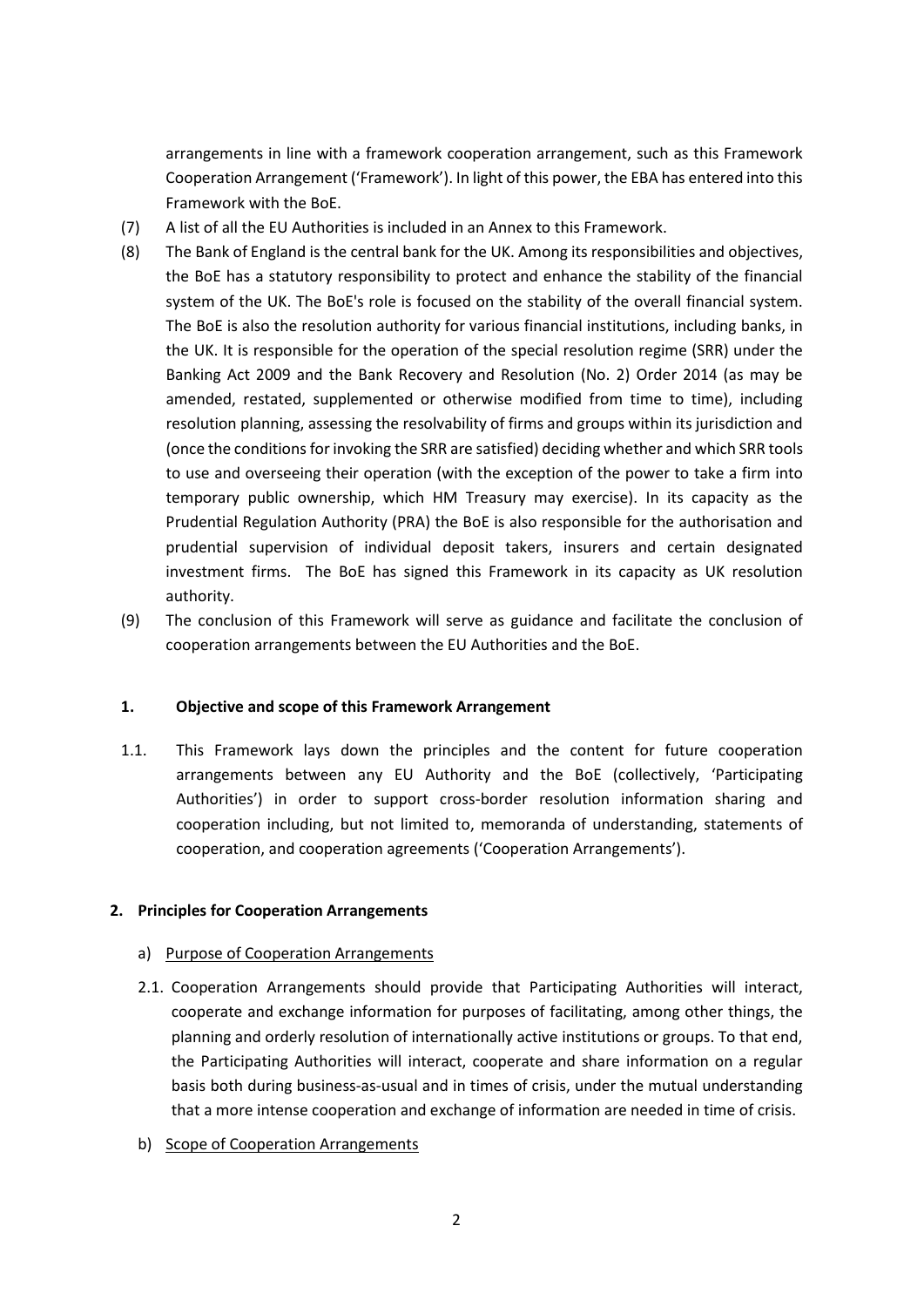- 2.2. Cooperation Arrangements which are entered into for purposes of facilitating the Crisis Management Group ('CMG') for such institution should be guided by the Financial Stability Board's ('FSB') Key Attributes of Effective Resolution Regimes for Financial Institutions ('Key Attributes') (including Key Attribute 9 on institution-specific cross-border cooperation agreements and Annex I on the essential elements of institution-specific cross-border cooperation agreements).
- 2.3. Cooperation Arrangements will cover all areas of cooperation and sharing of information included in and consistent with the terms of this Framework in order to support effective cross-border resolution planning and resolution action, having regard to Participating Authorities' scope of competence and powers.
- 2.4. Without prejudice to the coverage of all areas included in the Framework consistent with the terms set therein, Cooperation Arrangements should give consideration to the size, nature and complexity of the entities covered, the materiality of the entity to the group, to the systemic importance and to the impact on financial stability of its resolution in the jurisdictions of any of the Participating Authority, and the relevance of each concerned Participating Authority's involvement in the resolution planning or actions.
- 2.5. Subject to the principle of proportionality in section 2.4, sharing of information should include, but should not be limited to, loss absorption and recapitalisation capacity, funding, continuity of critical functions, and operational continuity.
- 2.6. Cooperation Arrangements may address the principles set forth in this Framework by crossreference to the applicable provisions of the FSB Key Attributes, this Framework or other appropriate acts or sources.
- 2.7. This Framework is without prejudice to the Cooperation Arrangements including additional areas of cooperation not specified in this Framework.
	- c) General provisions
- 2.8. Cooperation Arrangements should provide that they are legally non-binding; that they are based on reciprocity; that they do not create enforceable rights, obligations, or liabilities; and that they do not constitute waivers of immunity or privilege.
- 2.9. Cooperation Arrangements may provide for their review and amendment from time to time by mutual consent, and may specify that they do not modify or supersede prior similar arrangements, such as memoranda of understanding, statements of cooperation, cooperation agreements, and technical assistance agreements and that each Participating Authority may withdraw from the Cooperation Arrangement with reasonable prior written notice.
	- d) Resolution planning
- 2.10. Cooperation Arrangements should set forth that Participating Authorities will cooperate and exchange information for the development, sharing and update of resolution plans and resolvability assessments, subject to the principle of proportionality in Section 2.4, with a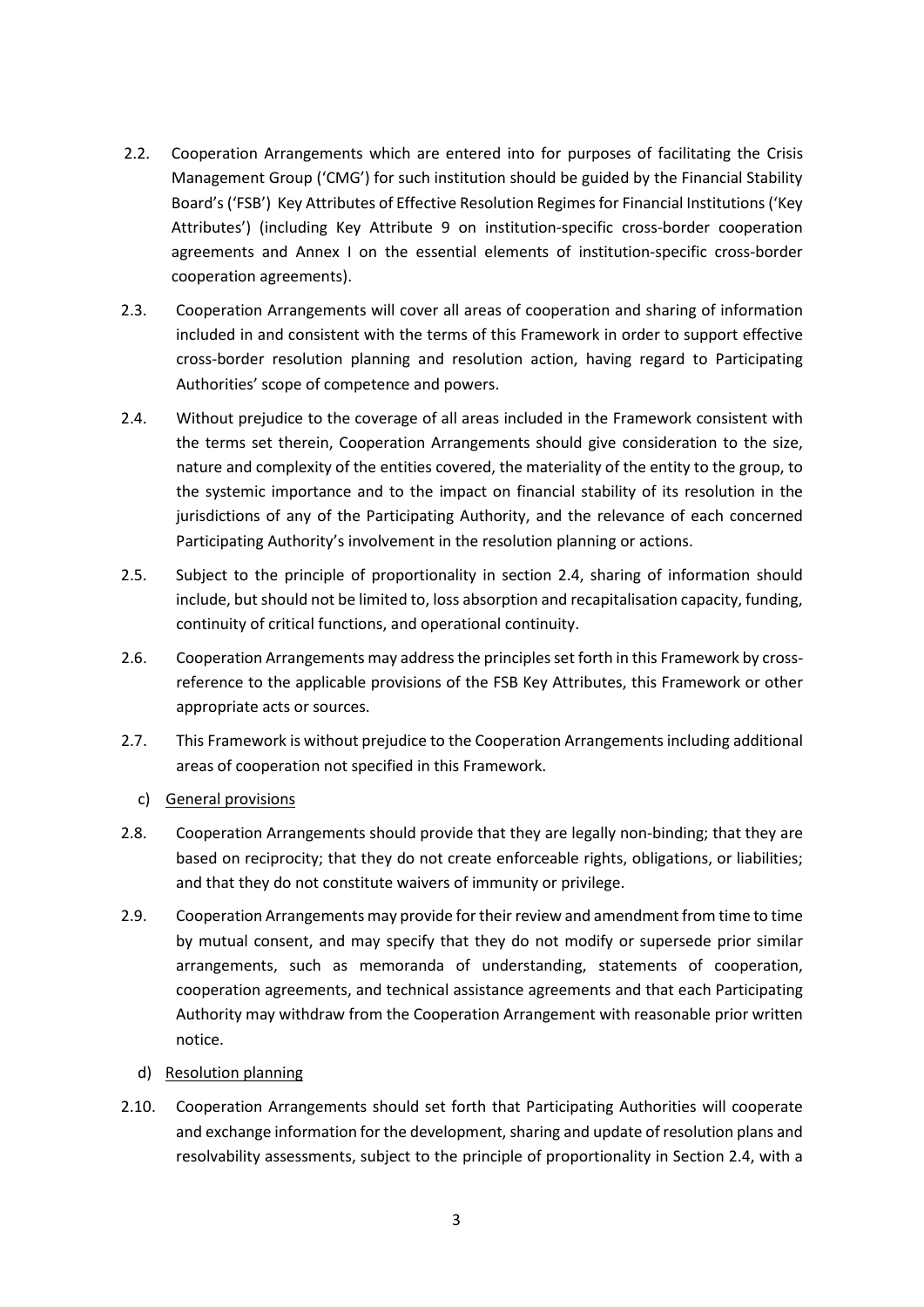view to achieving an orderly and coordinated resolution and to maintaining financial stability. In this context, Participating Authorities should cooperate in order to achieve a coordinated resolution strategy consistent with Participating Authorities' legal frameworks and respective responsibilities.

- 2.11. Along the same lines, such cooperation and sharing of information will also aim at identifying the existence of cases where the resolution plan may materially adversely affect the financial stability or the domestic depositors or creditors of that other Participating Authority(ies) and where consistent with Participating Authorities' responsibilities and legal frameworks, the necessary and appropriate steps to mitigate such cases.
	- e) Sharing of information in time of crisis
- 2.12. Cooperation Arrangements should envisage that Participating Authorities will intensify cooperation and exchange of information in time of crisis and that, subject to applicable confidentiality requirements and cooperation arrangements between the Participating Authorities and the respective supervisory authority of the same jurisdiction, such exchange of information, occurs at a sufficiently early stage to ensure effective cooperation and coordination in the development (to the extent possible having regard to the circumstances) and execution of the resolution action(s). Subject to the principle of proportionality in Section 2.4, cooperation and sharing of information in time of crisis should include resolution conditions assessments, the details concerning the application of the specific resolution tools and powers and the resolution strategy, and, as the case may be, the legal requirements and legal obstacles to the recognition, support or provision of effects of resolution actions in the other Participating Authority(ies) jurisdiction, if such actions contribute to a more orderly resolution.
- 2.13. Such exchange of information may occur bilaterally or in the appropriate fora such as CMGs or other relevant venues.
	- f) Sharing information, cooperation and implementation of resolution measures
- 2.14. Cooperation Arrangements should envisage that Participating Authorities will cooperate and exchange information in order to address the existing circumstances in a comprehensive manner with a view to delivering a coordinated orderly resolution of internationally active financial institutions or groups and to preserve financial stability, consistent with Participating Authorities' responsibilities and legal frameworks.
- 2.15. Cooperation Arrangements should provide that Participating Authorities will endeavour to avoid actions that could reasonably be expected to materially interfere with the resolution plan, trigger instability elsewhere in the internationally active financial institution or group, or in the financial system of the other Participating Authority's jurisdiction and to ensure continuity of critical functions and minimisation of destruction in value, while protecting public funds. Consistently with the purpose of Cooperation Arrangements, Participating Authorities should cooperate in order to deliver a coordinated orderly resolution; this should not prejudice the right of each Participating Authority to act on its own initiative if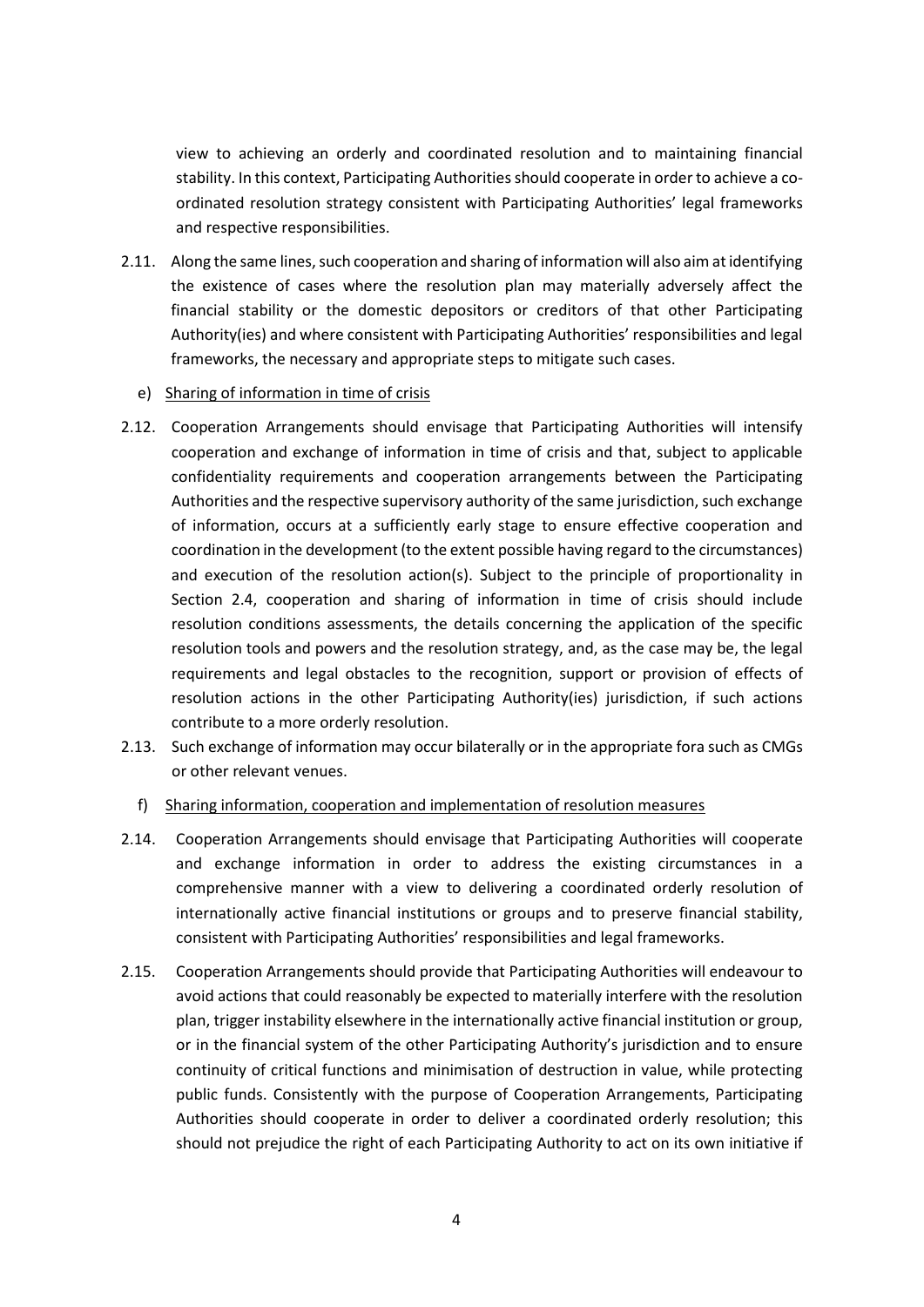necessary to preserve domestic financial stability or achieve any other domestic resolution objective.

- 2.16. Cooperation Arrangements should envisage that Participating Authorities will endeavour to achieve a consistent and effective external public communication related to resolution actions, which may be included in resolution plans. Participating Authorities should aim to develop communication plans, including within the context of appropriate fora such as Crisis Management Groups or other relevant venuessuch as resolution colleges, which may include contact information, processes and roles of the respective Participating Authorities involved in the resolution.
- 2.17. Cooperation Arrangements should envisage that Participating Authorities will continue to share information and cooperate in the preparation and implementation of the reorganisation of the entity under resolution following the execution of resolution tools and powers.

#### g) Resolution fora and preparedness

- 2.18. Cooperation Arrangements should acknowledge that Participating Authorities may establish or maintain in existence Crisis Management Groups or other relevant venue such as resolution colleges, structured meeting or forum where Participating Authorities that are admitted to participate share information and cooperate on a regular basis to develop resolution plans, as well as exchange information, cooperate and co-ordinate with regard to crisis management and resolution implementation. Cooperation could occur via in person meetings, or other means, and through exchange of information via secure telecommunication means.
- 2.19. Cooperation Arrangements should provide that a home Participating Authority establishing or which has established a Crisis Management Group will define its composition in line with the FSB's standards and guidelines. It will promptly consider a membership request from a host Participating Authority in good faith and consistent with such FSB's standards, in particular taking into consideration the criterion of materiality of the hosted entity to the resolution of the group. Cooperation Arrangements should also provide that a home Participating Authority will consider a request for membership of a relevant venue such as resolution colleges, structured meetings or other forum in good faith and consistent with the applicable legal framework.
- 2.20. Cooperation Arrangements should also envisage that the Participating Authorities intend to communicate to each other and, as the case may be, to the participants in the resolution forum, any material changes to the Participating Authorities' prudential or resolution frameworks impacting internationally active financial institutions or groups.
- 2.21. To enhance preparedness and smooth cooperation, Cooperation Arrangements should envisage that Participating Authorities should maintain up-to-date contact lists including contact details for key senior and working-level staff of the Participating Authorities or other participants in the resolution forum.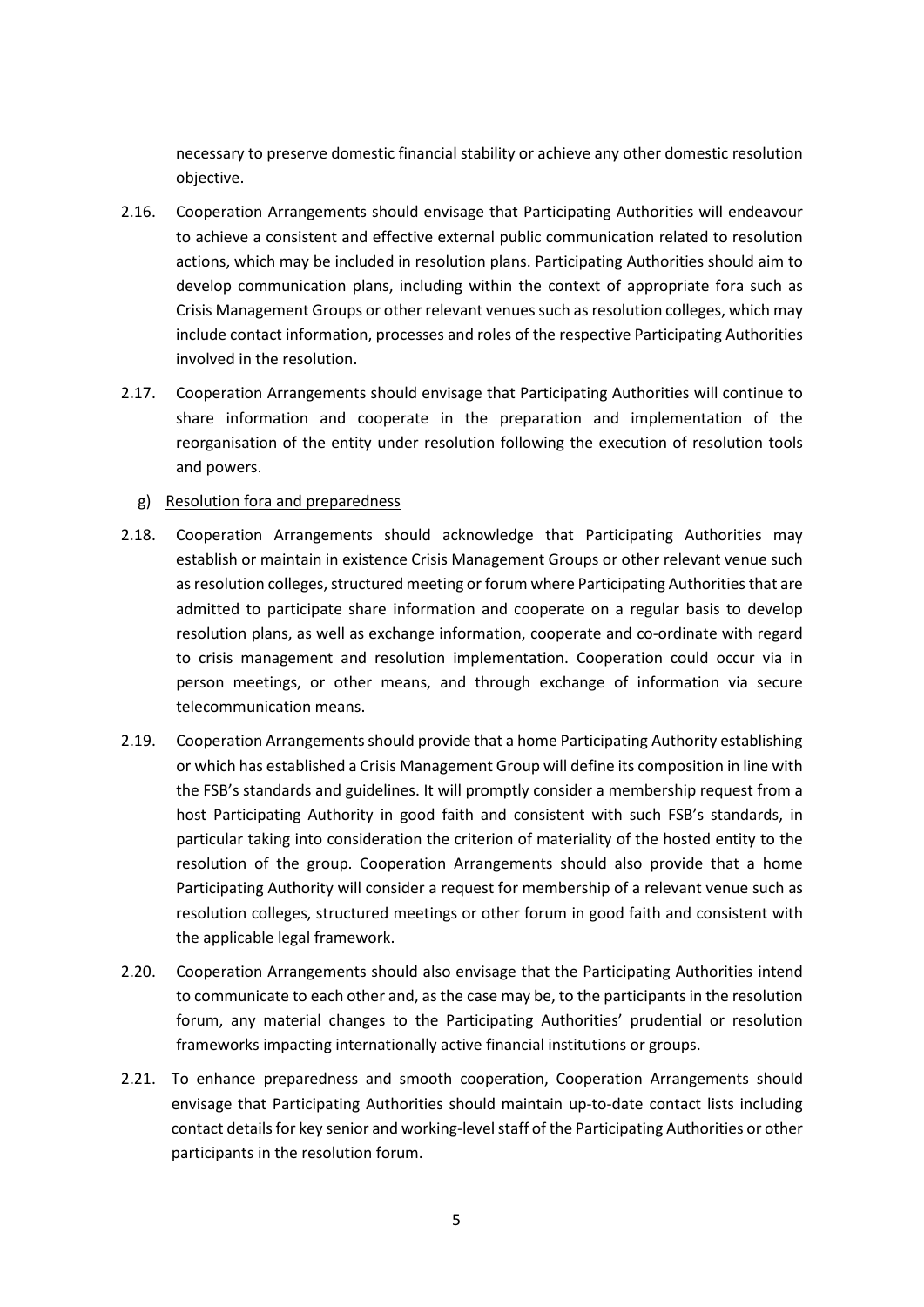- 2.22. Cooperation Arrangements may, where appropriate, envisage the possibility of employing periodic simulations or other scenario exercises within or separately from the resolution forum, in order to assess the soundness of resolution plans and enhance preparedness for a coordinated resolution of an internationally active financial institution or group.
	- h) Protection of confidential information
- 2.23. Cooperation Arrangements should provide that information shared by Participating Authorities in accordance with the Cooperation Arrangement should be considered as confidential information in accordance with the applicable laws and regulations, unless the Participating Authority providing the information indicates otherwise.
- 2.24. Cooperation Arrangements should set forth that confidential information may only be shared if the recipient Participating Authority will treat such information as confidential in accordance with confidentiality requirements and safeguards appropriate to the nature and the level of sensitivity of that confidential information. They should also envisage that the Participating Authorities will assess and/or monitor – as regards the EU Authorities, in coordination with the EBA - the equivalence of the confidentiality and professional secrecy requirements and regimes in respect of the Participating Authorities.
- 2.25. Cooperation Arrangements should provide that confidential information received by each Participating Authority will only be used for the purposes of carrying out functions relating to the areas covered by this Framework and that access to such confidential information will be restricted by each Participating Authority to those staff members and agents bound by professional secrecy obligations in compliance with the applicable legal framework, and to any other persons retained by contract - under confidentiality requirements similar to those applicable to each Participating Authority - to provide services to such Participating Authority, that have a genuine need for such access in order to perform their functions relating to resolution planning and resolution action.
	- 2.26. Without prejudice to sections2.27, 2.29 to 2.32, Cooperation Arrangements should provide that confidential information will not be shared with any other person, entity or authority, unless the Participating Authority that originally produced the confidential information has given prior written consent.
- 2.27. Cooperation Arrangements should provide that where a Participating Authority receiving confidential information is required by statute, law or by a legally enforceable demand to disclose confidential information provided pursuant such Cooperation Arrangement, the receiving Participating Authority will notify the Participating Authority that originally produced the confidential information about such onward disclosure request. Where practicable, such notification should be carried out in advance of any such onward disclosure. If the Participating Authority that originally produced the confidential information objects to such onward disclosure, the receiving Participating Authority will take reasonable steps, if permitted by its laws, to resist disclosure, including by asserting all legal exemptions or privileges as may be available to challenge the requirement or demand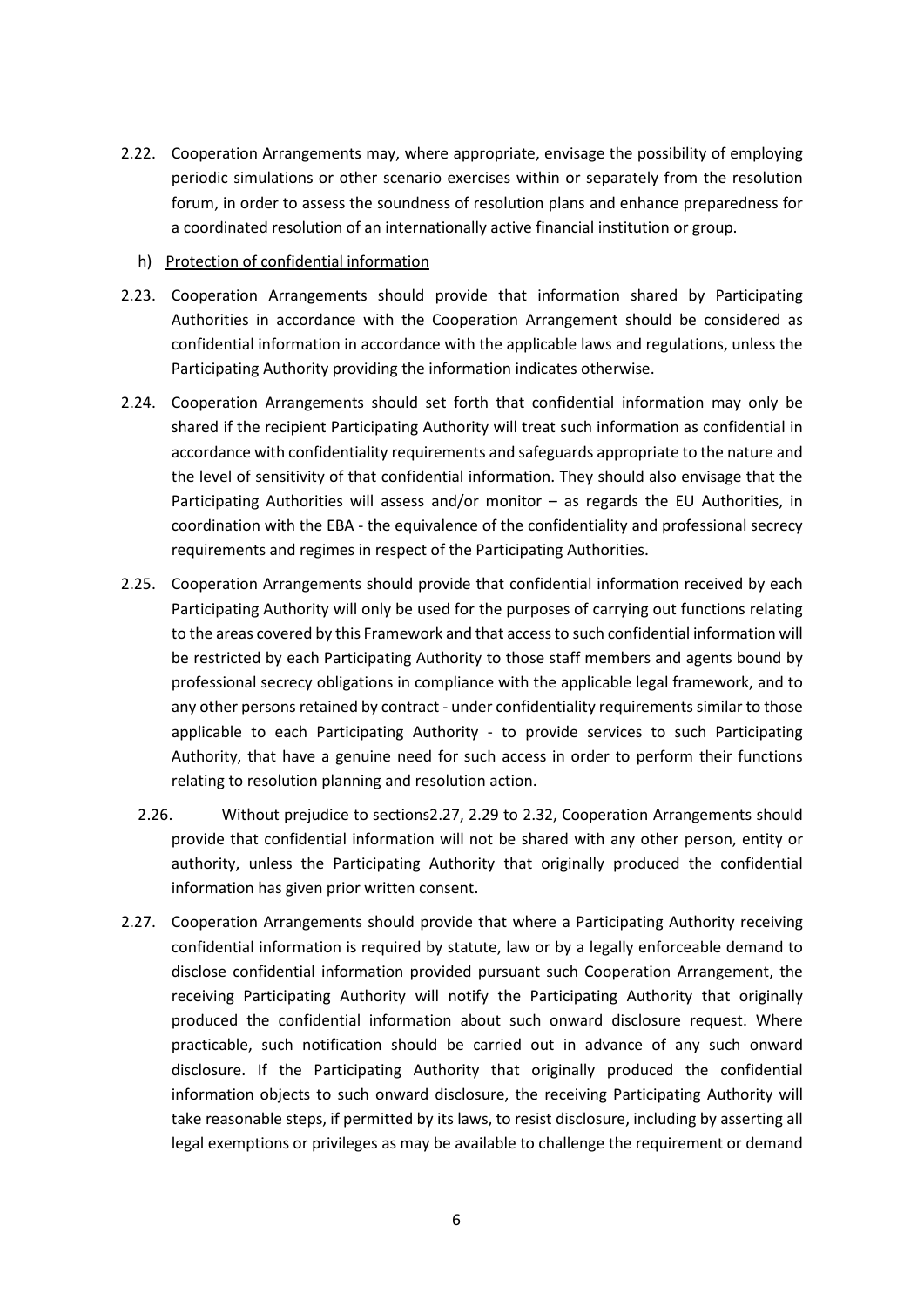to disclose confidential information. The receiving Participating Authority will communicate the other Participating Authority any actual disclosure made.

- 2.28. Cooperation Arrangements should provide that the Participating Authority which transmits onwards the confidential information in accordance with terms of such Cooperation Arrangements will obtain assurance from the authority receiving such confidential information that, in addition to professional secrecy requirements as may be required by law, the confidential information will not be further disclosed by that authority.
- 2.29. Cooperation Arrangements should provide that prior consent will not be required where information is transmitted by a Participating Authority to an authority responsible for the prudential supervision, recovery or early intervention of an internationally active institution or group subject to the resolution regime or a central bank or a ministry of finance or an authority competent for the resolution financing arrangement or an authority competent for a deposit guarantee scheme or an authority competent for the approval of the granting of State aid of the Participating Authority's jurisdiction and as regards the EU Authorities, the European Commission and the EBA, provided that such transmission is made solely to the extent and within the limits of the statutory role of the authority in the operation of the resolution regime in accordance with that Participating Authority's jurisdiction applicable laws and regulations.
- 2.30. The Cooperation Arrangements should acknowledge that Participating Authorities may disclose confidential information to the authorities listed in paragraph 2.29 on a need to know basis provided the originating authority is informed in writing. However, where information is shared with an authority responsible for prudential supervision, recovery or early intervention, or in the case of the SRB, with the European Commission in its capacity as permanent observer in the SRB's decision making bodies, Cooperation Arrangements may provide that no such notification is required or that such notification is provided on a periodic basis. In addition to such professional secrecy requirements as may be required by law, Participating Authorities will obtain assurances from such authorities that the confidential information will be shared internally only between persons directly involved in the resolution process, will not be used for purposes other than for resolution, and will not be further disclosed unless otherwise authorised by the originating Participating Authority.
- 2.31. The Cooperation Arrangement between the BoE and the SRB should acknowledge that the SRB is required by Article 30(2) of Regulation (EU) 806/2014, to disclose confidential information both during business as usual and in case of resolution (for example, to individual members of internal resolution teams) with those national resolution authorities designated by a Member State to participate to the Single Resolution Mechanism as defined in Regulation (EU) No 806/2014 (the "Onward Sharing Recipients"). The Cooperation Arrangement should therefore acknowledge that the SRB may disclose confidential information to the Onward Sharing Recipients on a need to know basis pursuant to this requirement. Moreover, the Cooperation Arrangement should allow the SRB to share information with the European Commission under the same terms provided in section 2.30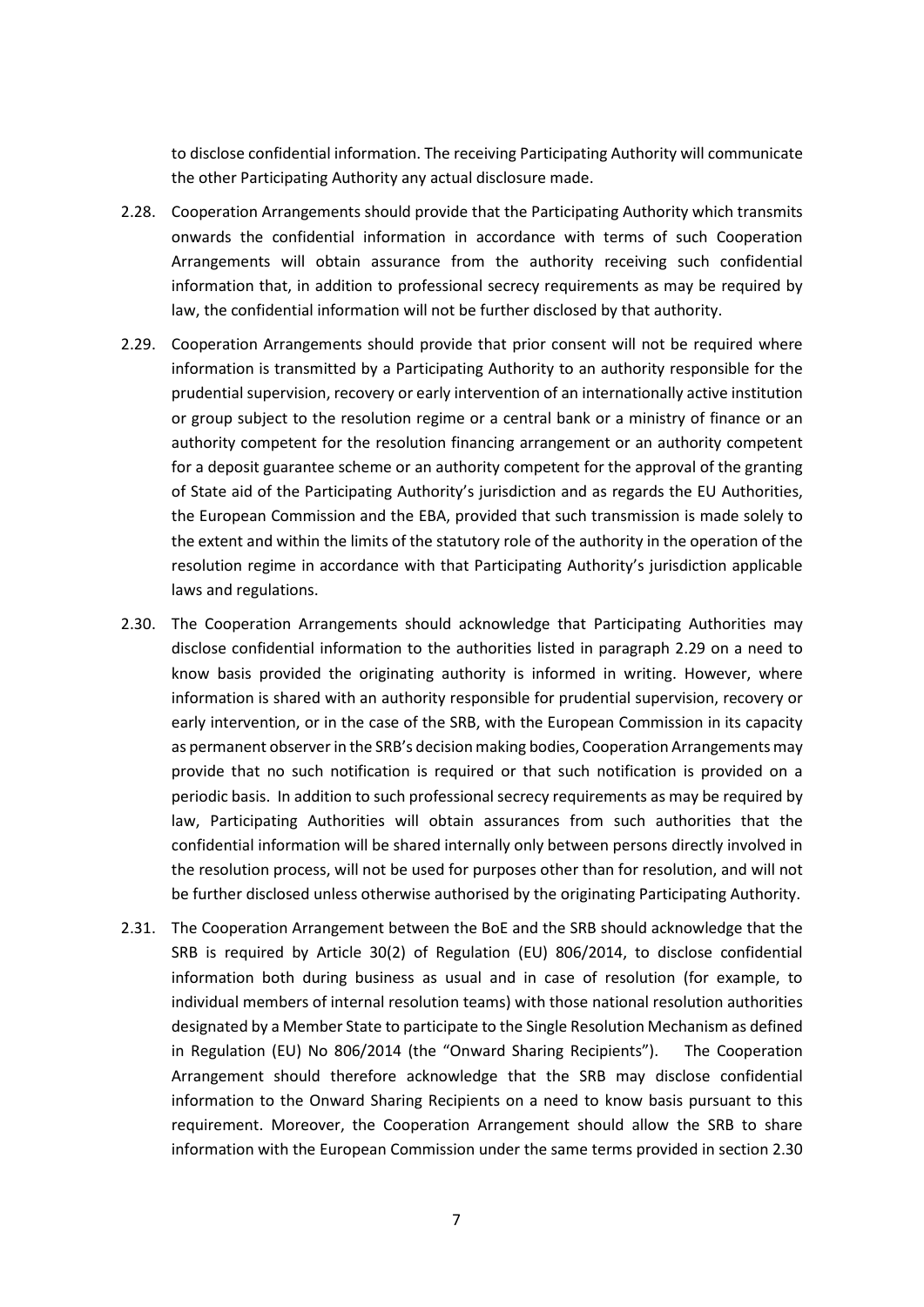for information sharing with authorities responsible for prudential supervision, recovery or early intervention.

Before disclosing confidential information to the Onward Sharing Recipients, the SRB will obtain assurance from each Onward Sharing Recipient receiving such confidential information that, in addition to such professional secrecy requirements as may be required by law, the confidential information will not be further disclosed by the Onward Sharing Recipient, except to other Onward Sharing Recipients on a need-to-know basis.

- 2.32. Cooperation Arrangements should envisage that the requirements for onward disclosure set out in 2.26, 2.27, 2.28 and 2.30 might not apply in whole or in part to the sharing of confidential information within the relevant resolution forum (CMGs, other relevant venue such as resolution college), in accordance with and to the extent permitted in the specific arrangements agreed upon by the Participating Authorities in the rules governing such resolution forum.
- 2.33. Cooperation Arrangements should acknowledge that no privilege or confidentiality protection associated with the information provided by any Participating Authority is intended to be waived as a result of the disclosure of confidential information.
	- i) Procedures for the exchange of confidential information
- 2.34. Cooperation Arrangements should provide that for purposes of sharing confidential information, a Participating Authority requesting information should transmit a request for information in written or electronic form to the relevant contact person. The primary contacts for each Participating Authority should be identified in a contact list annexed in the Cooperation Arrangement.
- 2.35. A request for sharing of confidential information or assistance should include the following:
	- a. the confidential information sought;
	- b. a description of the facts underlying the request, and its purpose;
	- c. to whom, if already known, onward disclosure of information provided to the requesting Participating Authority is likely to be necessary on a need-to-know basis;
	- d. any information known to, or in the possession of, the requesting Participating Authority that might assist the Participating Authority receiving the request in fulfilling the request; and
	- e. reasonable time by which the response should be provided taking into account the nature and urgency of the request and information requested.
- 2.36. When receiving requests for information or assistance, the Participating Authorities should provide one another with the fullest cooperation consistently with the Cooperation Arrangement and their responsibilities and legal frameworks.
- 2.37. Participating Authorities should agree that requests for assistance should not be unreasonably denied and that before denying assistance they should first consult with each other. In case of denial of assistance, the requested Participating Authority should give reasons for not providing the requested assistance.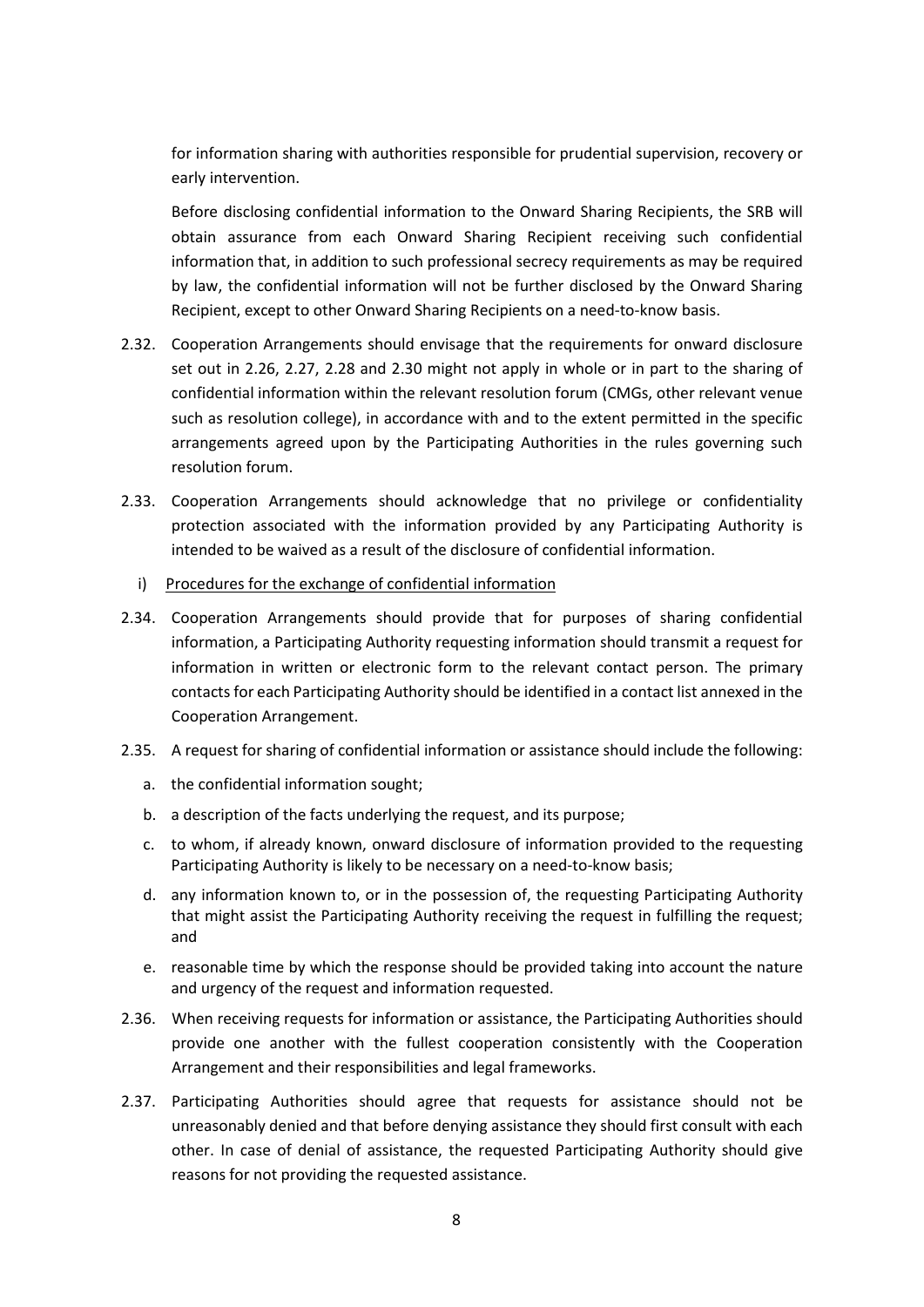- 2.38. In time of crisis, Participating Authorities should endeavour to notify each other of such a crisis situation and communicate each other as would be appropriate in particular circumstances, taking into account all relevant factors, including the status of efforts to address the crisis situation. In time of crisis, requests for information may be made in any form, including orally, provided such communication is confirmed in writing and Participating Authorities should endeavour to provide information as quickly as possible.
	- j) Data protection
- 2.39. Cooperation Arrangements should represent and acknowledge on the one hand, that the EU Authorities process personal data, including that contained in the information received from the BoE, in accordance with the applicable EU legal framework, notably with Regulation (EU) No [2](#page-8-0)018/1725<sup>2</sup> or Regulation (EU) No 2016/679<sup>[3](#page-8-1)</sup> as the case may be, and on the other hand, that the BoE processes personal data, including that contained in information received from the EU Authorities, in accordance with the Data Protection Act 2018, section 3 of the EU (Withdrawal Act) 2018 and the Data Protection, Privacy and Electronic Communications (Amendments etc) (EU Exit) Regulations 2019 (2019/41).
- 2.40. The Participating Authorities should ensure that in the absence of a decision pursuant to Article [4](#page-8-2)5(3) of Regulation (EU) No 2016/679 or to Article 36(3) of Directive (EU) 2016/680<sup>4</sup>, a transfer of personal data between them will comply with the conditions on transfers of personal data to third countries or international organisations as stipulated by the respective legislation.

## **3. General Provisions for this Framework**

1

- 3.1. This Framework is not legally binding and does not create rights, obligations or liabilities enforceable by the Parties or any third party. This is without prejudice to the obligation of EU Authorities, when entering into Cooperation Arrangements, to conclude them in line with this Framework. By entering into this Framework, none of the Parties waives any immunity nor submits to the jurisdiction of any court.
- 3.2. The Parties acknowledge that this Framework does not affect the powers and functions conferred upon them by their respective jurisdictions. The terms of this Framework should be understood and interpreted within the scope of each Participating Authority's respective mandate, powers, roles, responsibilities, and operational frameworks. This Framework does not modify or supersede any laws, regulations, or requirements.

<span id="page-8-0"></span><sup>&</sup>lt;sup>2</sup> Regulation 2018/1725 of the European Parliament and of the Council of 23 October 2018 on the protection of natural persons with regard to the processing of personal data by the Union institutions, bodies, offices and agencies and on the free movement of such data, and repealing Regulation (EC) No 45/2001 and Decision No 1247/2002/EC.

<span id="page-8-1"></span><sup>&</sup>lt;sup>3</sup> Regulation (EU) 2016/679 of the European Parliament and of the Council of 27 April 2016 on the protection of natural persons with regard to the processing of personal data and on the free movement of such data, and repealing Directive 95/46/EC.

<span id="page-8-2"></span><sup>4</sup> Directive (EU) 2016/680 of the European Parliament and of the Council of 27 April 2016 on the protection of natural persons with regard to the processing of personal data by competent authorities for the purposes of the prevention, investigation, detection or prosecution of criminal offences or the execution of criminal penalties, and on the free movement of such data, and repealing Council Framework Decision 2008/977/JHA.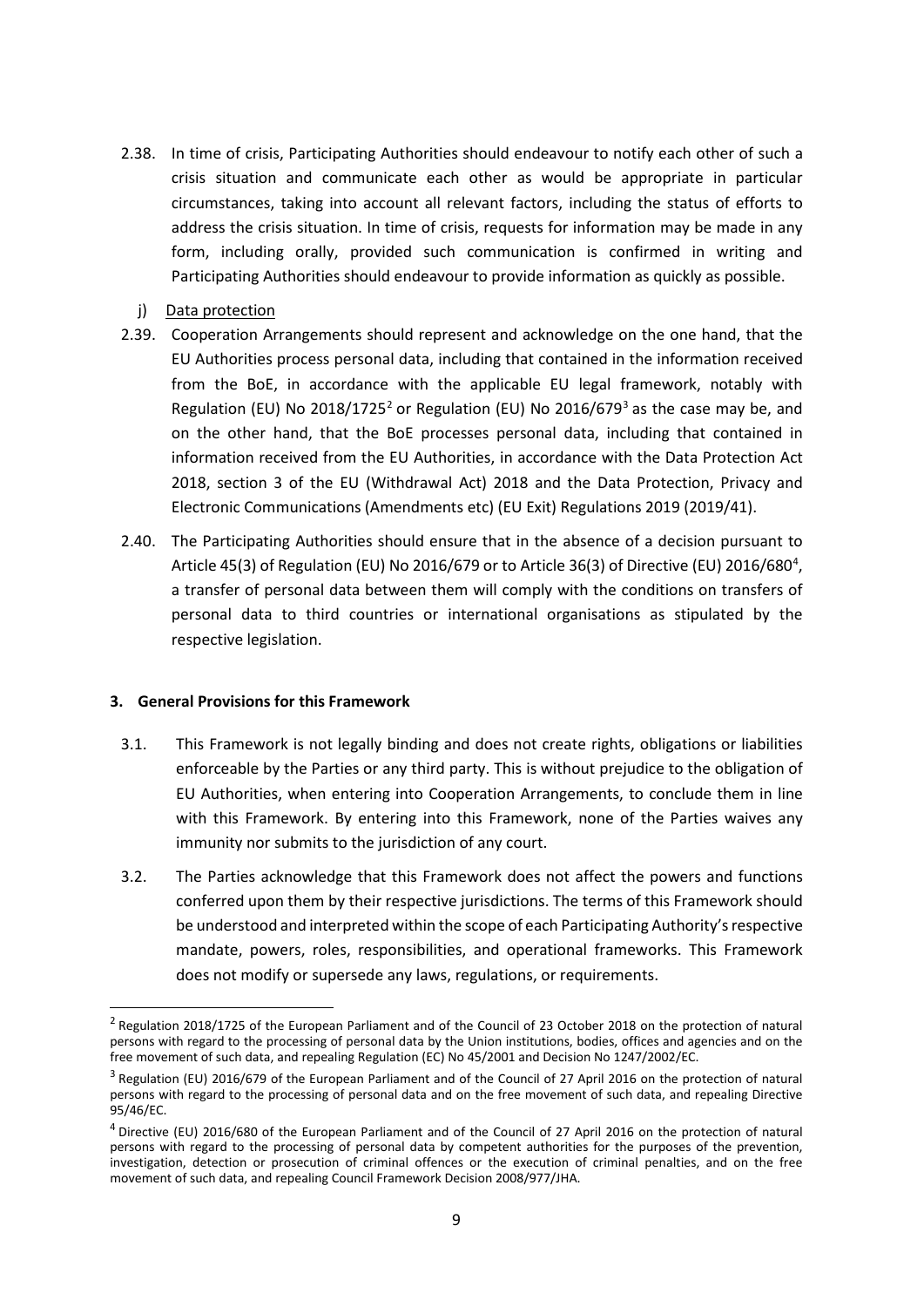- 3.3. This Framework does not modify or supersede any existing cooperation or information sharing arrangement (e.g. memoranda of understanding, statements of cooperation, cooperation agreements, or technical assistance agreements) to which any of the Participating Authorities is a party and does not create any obligation for such Participating Authorities to conclude, amend or replace any such arrangement.
- 3.4. This Framework does not create any obligation to conclude Cooperation Arrangements.
- 3.5. The Parties shall review this Framework regularly and may amend it by mutual consent. The amendment of the Framework does not affect any Cooperation Arrangement entered into on the basis of this Framework.
- 3.6. Any Party may unilaterally withdraw from this Framework by giving 30 day prior notice to the other Part(ies).
- 3.7. The withdrawal of any Party from this Framework does not affect any Cooperation Arrangement entered into on the basis of this Framework.
- 3.8. This Framework may be made publicly available in full or in part by any of the Parties at any time and in any manner.

# **4. Entry into Operation**

- 4.1. This Framework is signed by the representatives of each Party.
- 4.2. This Framework enters into force on the date the European Treaties and EU secondary legislation have ceased to apply in the United Kingdom.

EBA Bank of England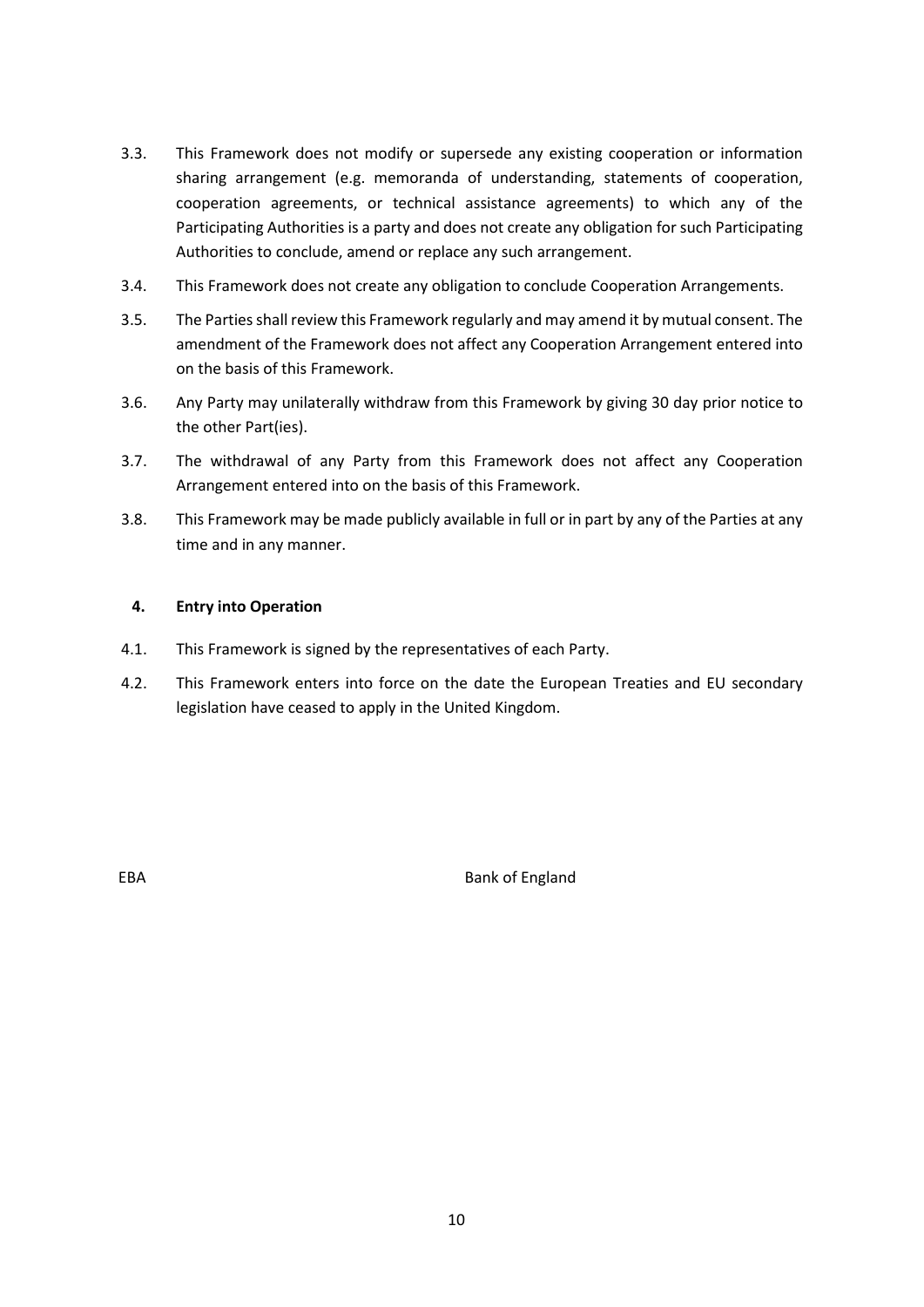#### **Annex**

# List of EU Authorities

# (National and Banking Union Resolution Authorities)[5](#page-10-0)

|                 | <b>Resolution authority</b>                                                                                                                                                                                                                                                         |
|-----------------|-------------------------------------------------------------------------------------------------------------------------------------------------------------------------------------------------------------------------------------------------------------------------------------|
| Austria         | Finanzmarktaufsicht (Financial Market Authority)                                                                                                                                                                                                                                    |
| Belgium         | National Bank of Belgium                                                                                                                                                                                                                                                            |
| <b>Bulgaria</b> | Българска народна банка (Bulgarian National Bank); Комисията за финансов надзор<br>(Financial Regulation Commission)                                                                                                                                                                |
| Croatia         | Hrvatska Narodna Banka (Croatian National Bank); Hrvatska Agencija za Nadzor<br>Financijskih Usluga (Croatian Financial Services Supervisory Agency); Državna Agencija za<br>Osiguranje Štednih Uloga i Sanaciju Banaka (State Agency for Deposit Insurance and Bank<br>Resolution) |
| Cyprus          | Κεντρική Τράπεζα της Κύπρου (Central Bank of Cyprus)                                                                                                                                                                                                                                |
| Czech Republic  | Ceska Narodni Banka (Czech National Bank)                                                                                                                                                                                                                                           |
| Denmark         | Finanstilsynet (Financial Supervisory Authority); Finansiel Stabilitet (Financial Stability<br>Company)                                                                                                                                                                             |
| Estonia         | Finantsinspektsioon (Financial Supervision Authority)                                                                                                                                                                                                                               |
| Spain           | Banco de España (Bank of Spain); FROB ; Comision Nacional de Mercado de Valores<br>(National Securities Market Commission)                                                                                                                                                          |
| Finland         | Rahoitusvakausvirasto (Finnish Financial Stability Authority)                                                                                                                                                                                                                       |
| France          | Autorité de Contrôle Prudentiel et de Résolution (Prudential Supervisory & Resolution<br>Authority)                                                                                                                                                                                 |
| Germany         | Bundesanstalt für Finanzdienstleistungsaufsicht (Federal Financial<br>Supervisory<br>Authority))                                                                                                                                                                                    |
| Greece          | Τράπεζα της Ελλάδος (Bank of Greece); Επιτροπή Κεφαλαιαγοράς (Hellenic Capital<br>Market Commission)                                                                                                                                                                                |
| Hungary         | Magyar Nemzeti Bank (Central Bank of Hungary)                                                                                                                                                                                                                                       |
| Ireland         | Central Bank of Ireland                                                                                                                                                                                                                                                             |
| Italy           | Banca d'Italia (Bank of Italy)                                                                                                                                                                                                                                                      |

<span id="page-10-0"></span> $<sup>5</sup>$  List valid as of 1st April 2019.</sup>

1